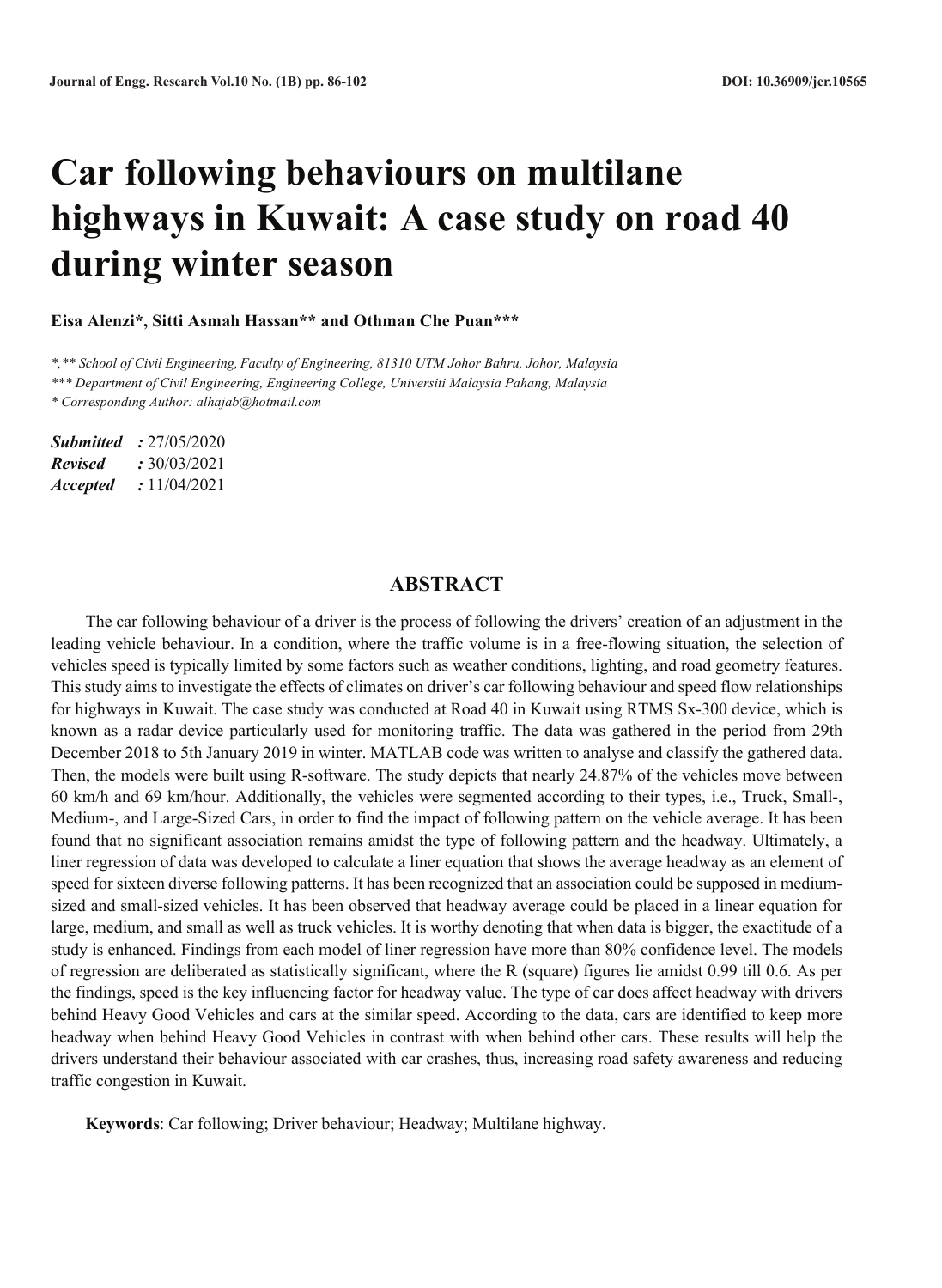#### **1. INTRODUCTION**

Road safety and road traffic handling capacity are the two main aspects of traffic planners and engineers that are taken into consideration. Both of the analyses are linked with road users' behaviour either indirectly or directly. Issues related to road traffic analyses are based on cars of nondynamic driver in most of the cases following behavioural concept. For example, often the driver's car is considered as unrelated at the speed of vehicle at which it usually travels. On the other side, the analysis of road capacity on the American Highway Capacity Manual is framed on the basis of American traffic environment (Zhao et al., 2018). Such type of methodologies leads to an inappropriate problem assessment and, in the end result, in inaccurate planning of developments. Therefore, it is essential to take into consideration the localized traffic behaviours in the analysis of capacity and road safety.

The car of a driver following behaviour is the procedure of following the attempt of drivers to create adjustment in the leading vehicle behaviour. In a condition, where the traffic volume is light or in a free-flowing situation, vehicle speed is typically limited by some factors such as weather conditions, lighting, and road geometry features. The required speed is limited by desired speed of a driver and vehicle performance when negotiating alignment of different road directions. Specifically, the needs of a driver to adjust position and speed must be considered to keep a safer following distance every time (such as avoiding rear-end collision with the vehicle behind). This is known as a driver's vehicle following headway or distance. Besides, this occurrence could be perceived when a faster car catches up and is unable to overtake immediately a slower vehicle in huge traffic jam situation. Typically, by definition, the impeded car has a desired speed, which is considered as higher in comparison of the leader (Liu et al., 2018).

The multilane highway can be defined as a highway consisting of 4 to 6 lanes considering both directions. Usually, multilane highways are constructed along rural and high-volume suburban corridors, which link two cities for essential activities and help generate substantial amount of everyday trips. Such type of trips follows behaviour and generates trips, which are different because of various factors. Consequently, the car of a driver following behaviour was modelled and studied by several investigators, mostly focusing on highways consisting of two lanes over the past few decades (Liu et al., 2018; Puan et al., 2020; Ling 2006; Taieb & Shinar, 2001). Liu et al. (2018) developed a revised car-following model utilizing an intelligent driver model (IDM) in order to extract drivers' perceptions of their preceding traffic conditions by vehicle-to-vehicle communications. Also, Amini et al. (2019) addressed in their study how much car driver behaviour would be different while following a motorcyclist compared to other cases, along with a segment of an urban highway. Puan et al. (2020) investigated in their study the safe following distance adopted by drivers on expressways at different operating speeds. They developed models and studies varying in their goals and ranging from simulation modelling approach to experimental approach including analysis of complex mathematics. Meanwhile, there has been an additional lane constructed on the highways to provide edge in flow of smooth traffic, so that vehicles could be increased. The average speed, therefore, may increase due to smooth traffic flow. Such phenomenon has been observed along Batu Pahat to the road of Ayer Hitam, which was advanced since 2005 to four-lane highway.

Kuwait is an emerging economy with state-of-the-art road infrastructures and well-made roads. This is, however, not consistent with the level of traffic safety as the country fares among the worst in the GCC region in terms of road accidents and injuries. Traffic congestion and road safety, therefore, have turned to attain increased importance among issues in Kuwait. To educate drivers, appropriate research is required to understand their behaviours that are associated with car crashes. The epidemiological features of the accidents are to be identified so as to set a framework for further evaluation (Hajeeh, 2012). Driving behaviour has to be related to or influenced by other factors such as traffic law enforcement, education, lifestyle, and external factors pertaining to the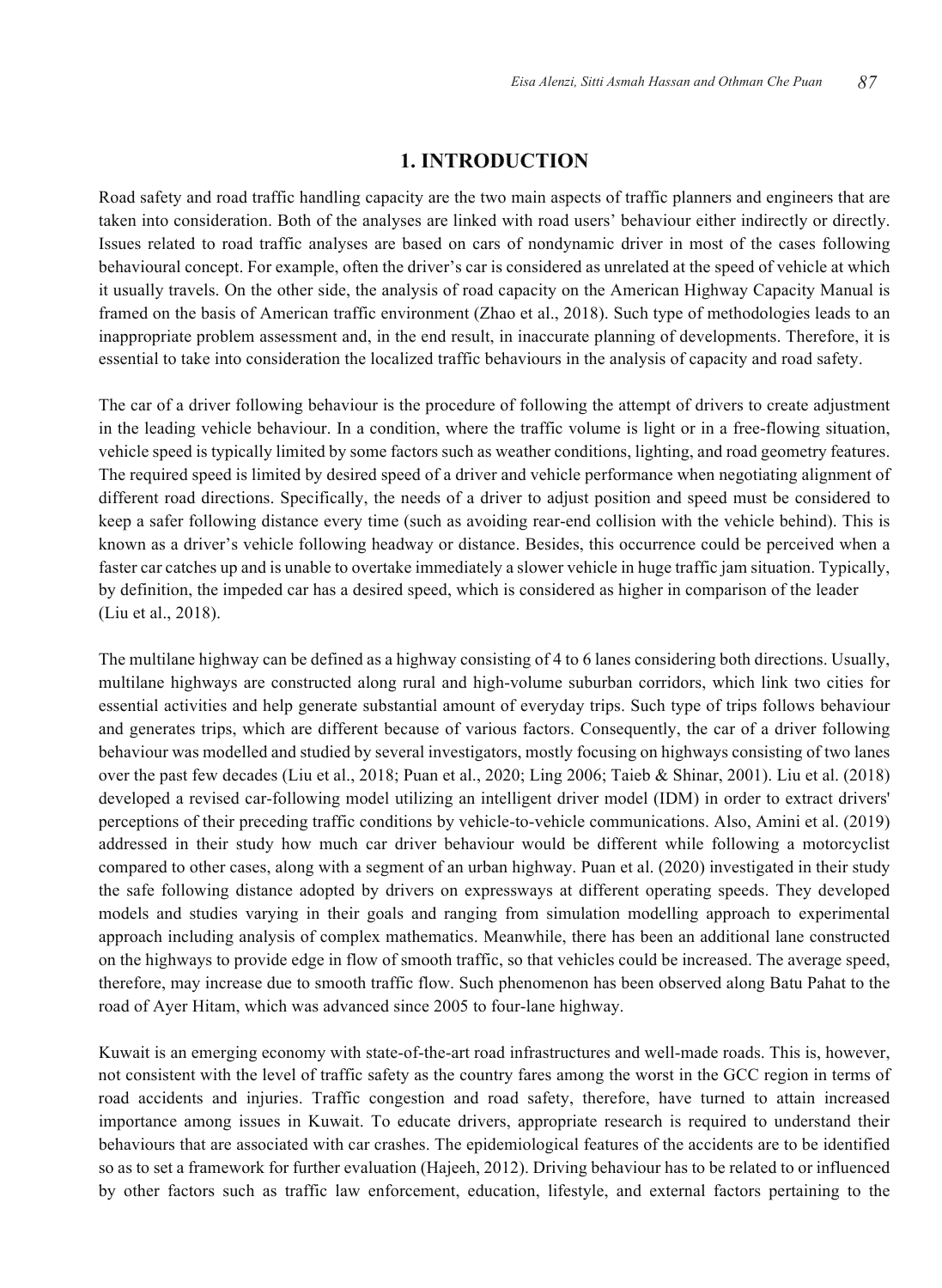environment, road infrastructure, traffic flow, vehicle characteristics, and weather conditions. The present project focusses on traffic flow speed and drivers' car-following behaviour for investigation under impact of weather conditions.

Weather in Kuwait is typically of an arid climate, with long dry summers and brief warm winters. Storms are common phenomena that impact visibility and road surfaces in Kuwait, thereby affecting driver response and traffic flow. During winter, storms and fog contribute to impairing visibility range of 500 meters or below. Not enough work is being done to investigate impact of the storm induced adverse weather on road accidents due to absence of sufficient data. Appropriate data collection and analysis methodologies on driver behaviour specific to tailgating or car-following and traffic flow are to be adopted. Simulated car-following models and traffic flow models can be studied under this specific context. So, this paper aims at recognizing headway of cars along multilane highway of Road 40 in Kuwait and finding out linear regression models, so that the relation between speed and headway could be presented. In this paper, vehicle following headways were analysed based on operating speed and time of headway with this multilane road. In addition, this research emphasized on characteristics of traffic flow such as headway, speed, and volume.

#### **2. LITERATURE REVIEW**

Various researches have demonstrated that vehicle following distance depends on a variety of factors including personality, behaviour of a driver, traffic situation, and road geometry features (Liu et al., 2018; Puan et al., 2020; Ling, 2006; Taieb & Shinar, 2001). Furthermore, several car following models were designed to explain interaction among adjacent cars in the identical or same lane covering dynamics of traffic. Other studies have given detailed applications and descriptions of speed and headway relations in road traffic safety and road capacity studies and analysis. Liu et al. (2018) introduced a method to extend Intelligent Driver Model (IDM) to support imperfections of model driver and multiple lanes. The required structures are attained in a stimulator consisting of 3D stereoscopic driving in a CAVE from an experiment and later transferred to Car Following Model implementation in SUMO (Traffic stimulator). Encouraging consequences related to the overall impact of Advanced Driver Assistance Systems (ADAS) are attained, implementing various hundred simulation runs of numerous situations. It is supposed to be mentioned that the BM structure needs more computational resources as a CFM is not measured at one time per car but as much time as the BM covers cells.

The headways and speed information of cars, which were combination of unrestrained and restrained cars, are gathered during the research. In the analysis, only the data of headway for impeded or restrained vehicles are taken into consideration. Hunt says that no particular way of differentiating the following car has entered in influence zone or the leader has impeded following the mainstream of traffic (Yu & Wang, 2014). Nevertheless, 1994 Manual of Highway Capacity states that a vehicle is impeded by its leader within 5 seconds headway or less, while all headways were gathered; only those vehicles were used in the analysis, which had headway of 5 seconds or less than 5 seconds. In general, speed or vehicle longitudinal controls can be characterized into two main commands: car-following and free flow. The meaning of free flow states that the behaviour of a driver related to speed control is not affected by downstream or upstream driving situations and is voluntary (Ling, 2006). In reality, it can be applied where little interaction is found in vehicles such as when there are some other cars but are farther from a driver's vehicle or there are no other vehicles involved. In capacity analysis process, free-flow driving is critical for basic freeway sections and multilane highways illustrated in the Manual of Highway Capacity. Generally, the relations between speed and headway are in regression model form as shown in Equation (1) (Chakrabarty & Gupta, 2013).

 $H = A0 + A1V$  (1)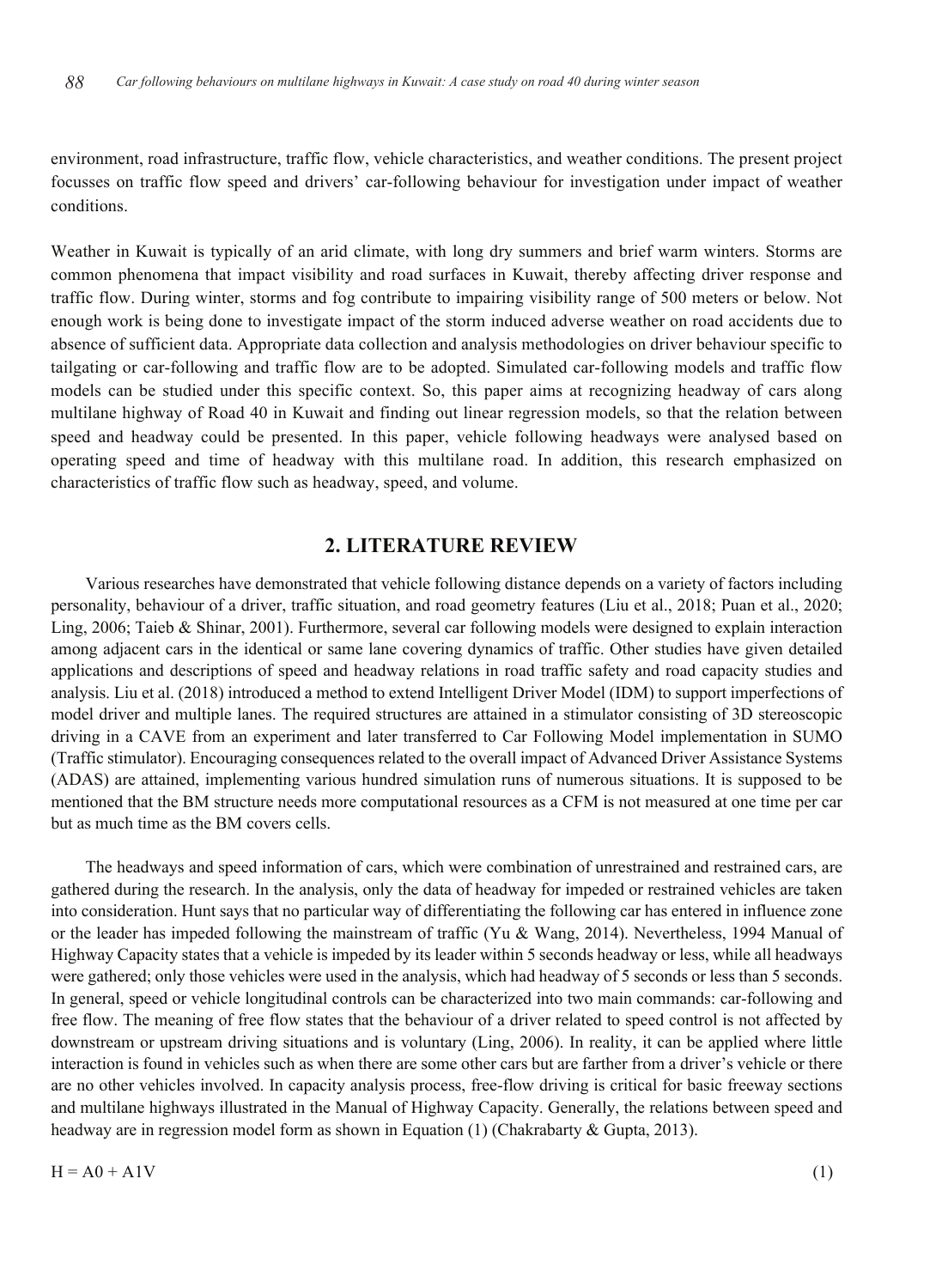The above equation is described asfollows: H denotes to distance headway (m), V denotes to the vehicle's speed (meter/second), A0 denotes to length of vehicle (meter), and A1 denotes to reaction time of driver (s). Halden passed out a REVS Scottish model based on singular carriage way section for traffic (Hoogendoorn et al., 2003). This model is based on the assumption that car following distance does not differ with its speed, and all the vehicles have identical length. The relationship of vehicle following distance is described in equation (2).

$$
H = L + 10
$$
 (2)

In this equation, H denotes to the headway measured from rear to rear, and L denotes to the length of vehicle. The length of vehicle is considered around four meters for a car. All speeds are assumed as equal in equation (2). This equation is unable to interpret actual behaviour of drivers. In 1997, Hunt conducted a study of drivers following behaviour for singular carriage way roads of Great Britain (Hunt, 1997). He found four kinds of cars following headway relations in the form of the following four equations:

| Car succeeding car, $HCC = 2.124V - 4.31$ |  |  |  |
|-------------------------------------------|--|--|--|
|-------------------------------------------|--|--|--|

Car succeeding HGV, HCH =  $2.052V + 1.156$  (4)

#### HGV succeeding HGV, HHH =  $2.79V - 3.997$  (5)

HGV succeeding car, HHC =  $2.854$  V –  $8.15$  (6)

where (H) denotes the measured distance from forefront (m), and (V) denotes the speed (meter/second). Goodwin went through some of the research works that addressed the effects of weather on the flow of traffic, emphasizing on arterial road ways along with signals (Goodwin, 2002). It was found that Inter-car spacing and driver headway increased with weather forecasts with acceleration rates and reduced speeds. Timing plans' effectiveness could be affected because of worst weather conditions such as high winds, sleet, rain, hail, smog, fog, rain, smoke, and lighting extreme temperatures. He also concluded that travel time was increased up to 50% due to worst weather conditions. Car stops were increased by 14% during adverse weather situations in comparison with normal conditions. Keeping in view these adverse weather conditions, drivers must make sure that they are in the right flow to avoid any danger. Execution of signal time plans in relation to weather was suggested to facilitate the response of driver, and traffic speed was increased by 12% (Rama & Kulmala, 2010).

Another paper given by Kulmala and Rama explained the impact of Variable Message Signs (VMS) and Dynamic Message Signs (DMS) on driver's car following behaviours. It was suggested to give warnings to drivers about adverse road conditions and to show a solution of maintaining a minimum of 30% distance among cars. In the end, it was shown that car speed was reduced by 1 to 2 km/hour. Apart from car-following car speed, the DMS implements some other behavioural alterations between drivers. It emphasized drivers to focus more on the cues for hazards, which are likely to be addressed. In this case, potential hazards will include the adverse road conditions, so that they could remain cautious. Identical researches covering advisory signs have displayed developments in rearcar crash accidents, reducing tailgating and headway distance (Kong & Guo, 2016). To analyse the car headway, appropriate statistical ways were used including Kolmogorov-Smirnov test, chi-square testing, and maximum likelihood estimation. For truck-truck and car-car headway types, log normal model was found as accurate. Furthermore, their impact on traffic density and rate of traffic flow was investigated in the research (Abdullah, 1989). For present purpose, useful implications should be adopted on research approach.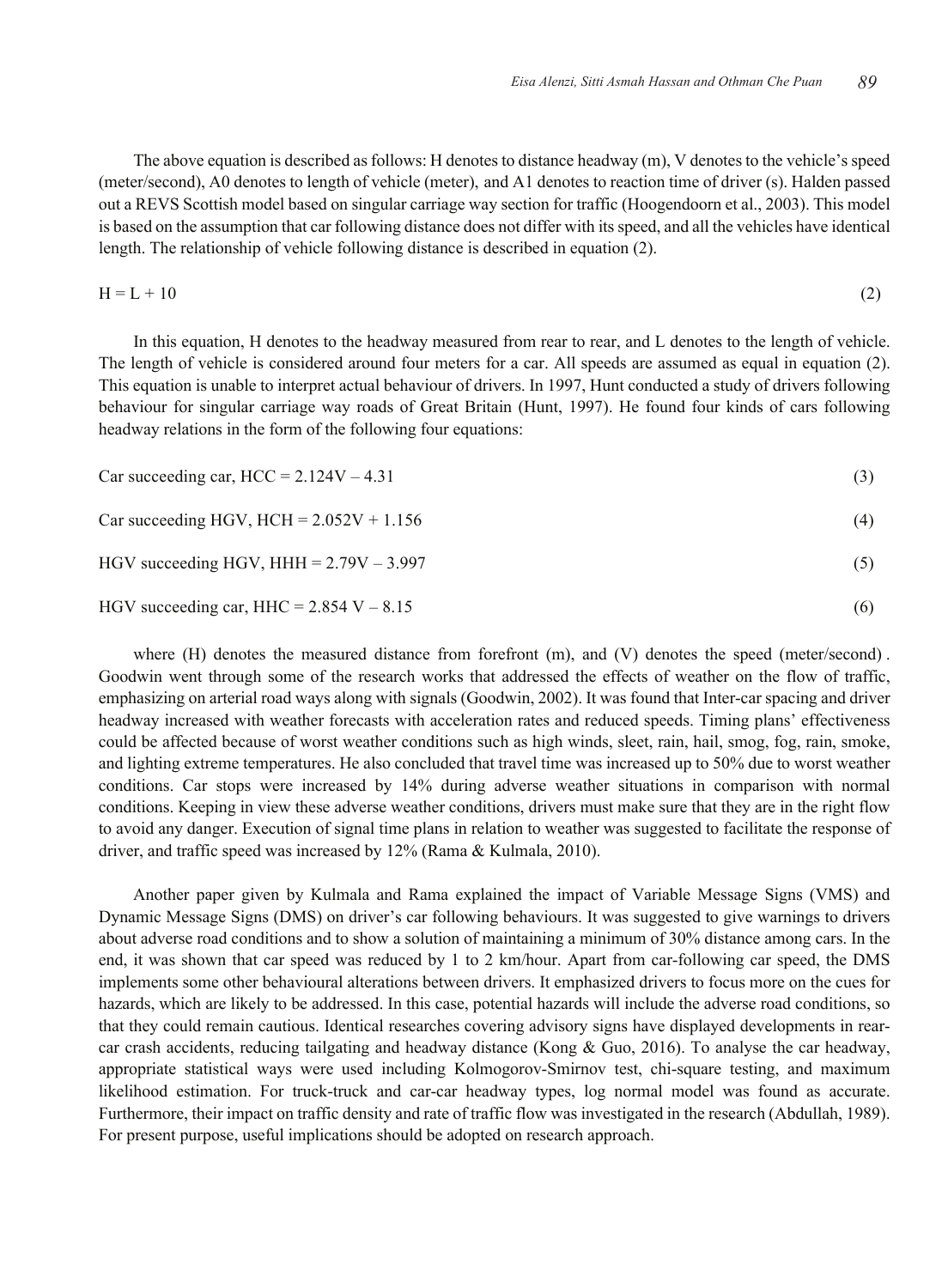Kuwait is such an emerging country with new and developed traffic infrastructure and good roads, yet the country fares among the worst, even highest within the GCC region and Middle East with 28 fatalities per 100,000 vehicles (Hajeeh, 2012). These accidents are found by the Kuwait Ministry of Health to be the primary causes of injury and death, so much so that it ranked third in being the cause of death during the period of 1998–2002, right behind heart disease and neoplasm (Ministry of Health, 2002). Interestingly, the main factor that contributes to traffic accidents in the Middle East is found to be human error, as high as 90 percent (Al-Matawah, 2015). The death, disability, and socioeconomic ramifications caused by road accidents are thereby profound and, yet, can be prevented by using appropriate remedial measures. Two main factors need to be considered for curbing the said problem (Al-Matawah, 2015):

- 1.The physical and human characteristics of the road or traffic environment, or a country.
- 2.A good data collection and analysis system for road accidents.

The above steps preclude the need to evaluate the effects of concerned countermeasures in line with the approaches following five E's and two C's addressed earlier. In several countries, these approaches have been adopted and implemented to effectively observe a reduction of accidents in terms of their frequency and severity. This has been mainly targeted in changing the behaviour and attitudes of drivers. Al-Matawah led a similar study focused on Kuwaiti drivers and their attitudes and behaviour under influence of factors including social status, gender, age, nationality, level of education, and more. It is important to understand the underlying problem of driver behaviour in general as well as the problem in particular parlance to Kuwait. Some studies are dedicated to understanding the trends of driver behaviour in terms of using belts, smoking, or using mobile phones while in motion (Al-Matawah, 2015).

Al-Rukaibi et al. (2002) had done a research to identify this kind of trend among young Kuwaiti drivers. Their methodology included PI surveys using a well-defined questionnaire involving 1467 subjects of young drivers that were randomly selected. The parameters used in the study were belt use, smoking, socioeconomic conditions, driving experience, and previous encounters with road accidents, the interrelationships between which were investigated. The study found that driving was safer among the young female drivers compared to young male drivers, as the latter were also found to smoke while in motion and use seat belt less while driving. The paper provided a list of measures to be considered as recommendations for lesser traffic accidents and more road safety in Kuwait (Al-Rukaibi et al., 2002).

In Kuwait, the road conditions are pretty good, but it still faces high number of road accidents. The various other reasons that account for these accidents include reckless driving behaviour of drivers, ignorance of traffic rules and regulations, old vehicles, and faulty licensing systems (Hajeeh, 2012). In 2013, the total numbers of traffic violations were found to be around 3.4 million, which increased in 2014 to 6.5 million (Hajeeh, 2012). This increased number of traffic violations poses a serious threat. Climate conditions, such as dust storms, result in low visibility on roads and hence contribute to occurrence of road accidents.

## **3. METHODOLOGY**

## **3.1 Data Collection**

The study was conducted at multilane road at Road 40, Kuwait. The road connects multiple areas for various industrial areas, urban and governmental regions. The location of the road in Google map is shown in Figure 1.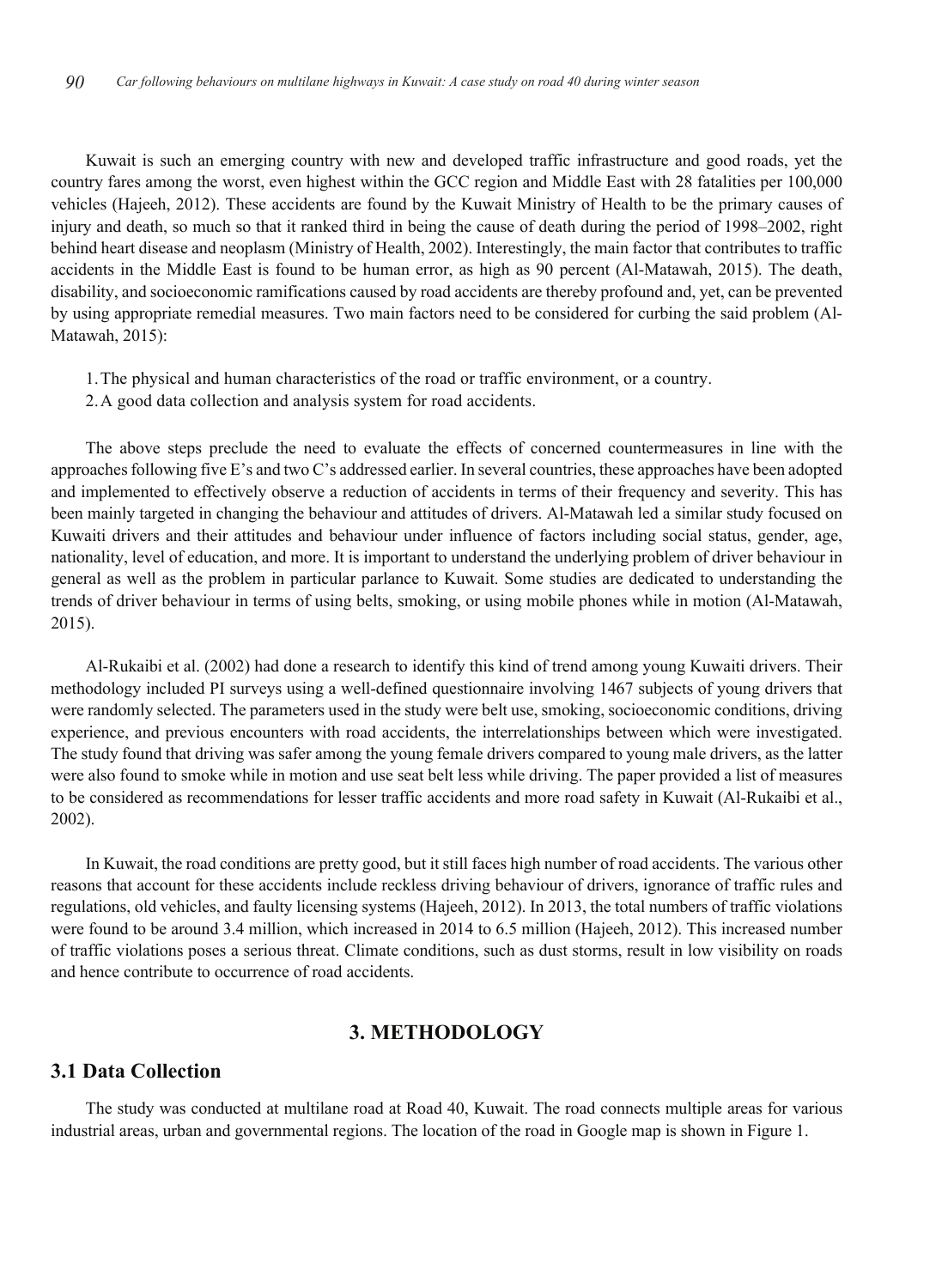

Figure 1. King Fahad Bin Abdul Aziz Road (Road 40). (A) Google Satellite view. (B) Map of studied part of the road showing location of RTMs device. (Google Map).

The road has two directions having total of six main lanes on each side, and the upper and lower sides are 120km/hour and 80 km/hour, respectively.

The data was collected at the road by using Remote Traffic Microwave Sensor (RTMS Sx-300) device, which is known as a radar device particularly used for monitoring traffic. The data was gathered in the period from 29 December 2018 to 5 January 2019, which is a cold period in Kuwait. Auto-scope RTMS Sx-300 Footprint is shown in Figure 2.



**Figure 2.** Auto-scope RTMS Sx-300 Footprint.

In Figure 2, the device is set to measure the length, time of pass, and speed of vehicles. The device classifies automatically vehicles' types based on length. The device is maintenance-free virtually and is all-weather accurate. .and length of vehicles were collected for all lanes ,The data such as headway,speed

# **3.2 Data Analysis**

The gathered data were analysed and classified based on the following criteria:

Car percentage for every speed interval.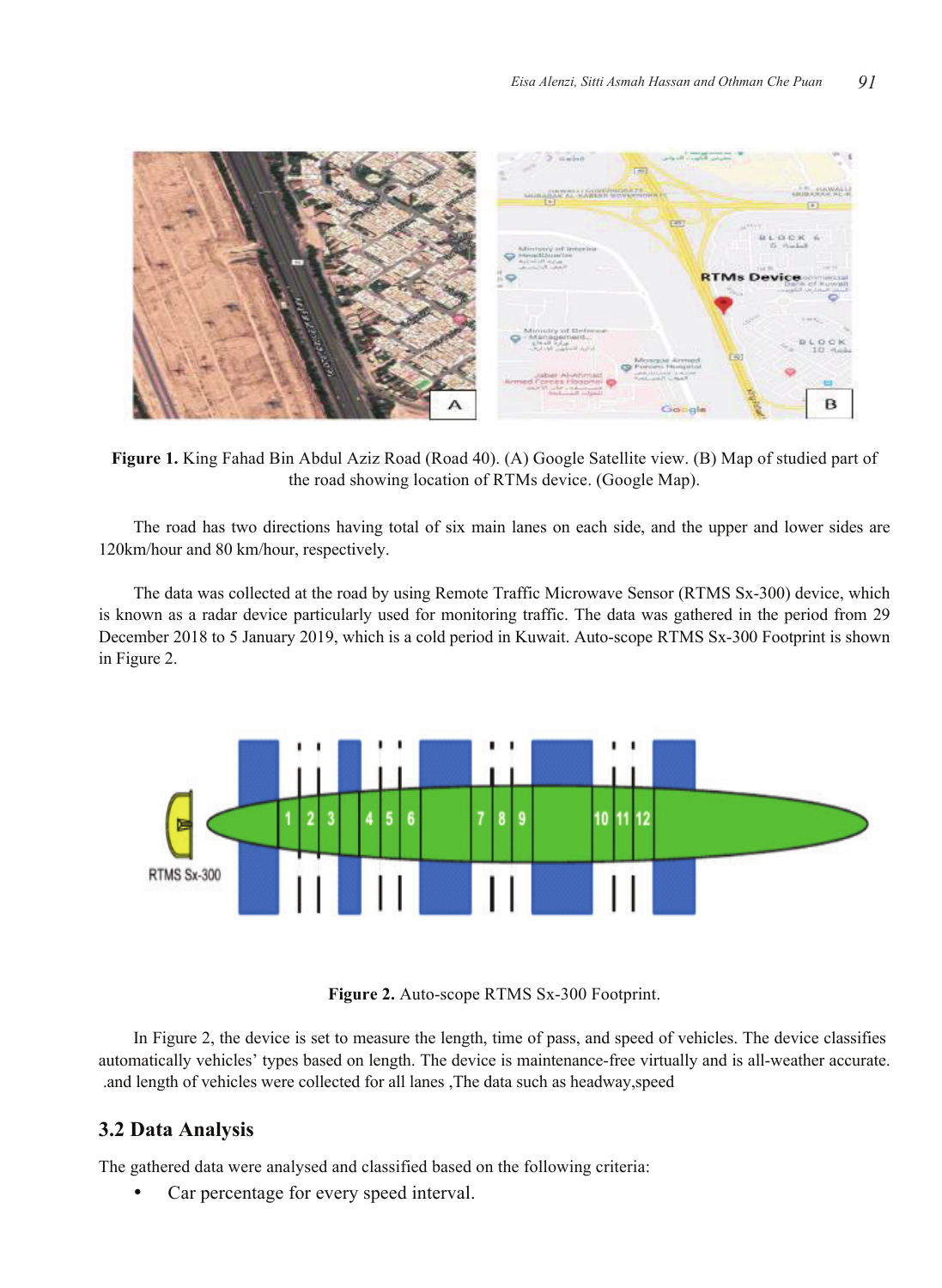- Car's speed at daytime (30 minutes each).
- Speed intervals versus average headway.
- Car following pattern versus average headway for combined lane.
- Speed for every followed pattern versus average headway.

The headway data was grouped into 10 seconds interval. The gathered data were coded in Equation 1 to obtain the relationship between headway and speed. The density plot was then illustrated for various vehicle categories, which are Small, Medium, Large, and Truck.

## **4. RESULTS AND DISCUSSION**

## **4.1 Traffic Composition**

The traffic composition on the road is shown in Figure 3. It could be asserted 10% of the traffic consist of trucks, 29% consist of large-sized vehicles, 21% of small-sized vehicles, and a substantial rate of 40% of traffic includes medium-sized vehicles.



**Figure 3.** Traffic composition on the Road 40.

#### **4.2 Density Plot for All Lanes**

A density plot can be defined as a representation of the distribution of lanes' data (headway, speed, and length). It utilizes a kernel density estimate in order to demonstrate the probability density function of model variables. Figure 4 shows density plot of speed for large vehicles.

Density plots have been drawn in this study in order to show the distribution of speed, length, and headway for all vehicle types in each lane. It provides a descriptive view of the data such as mean and standard deviation as shown in Figure 4. Samples of the density plots are included in Figure 4, without including all density plots, because it is not the issue here.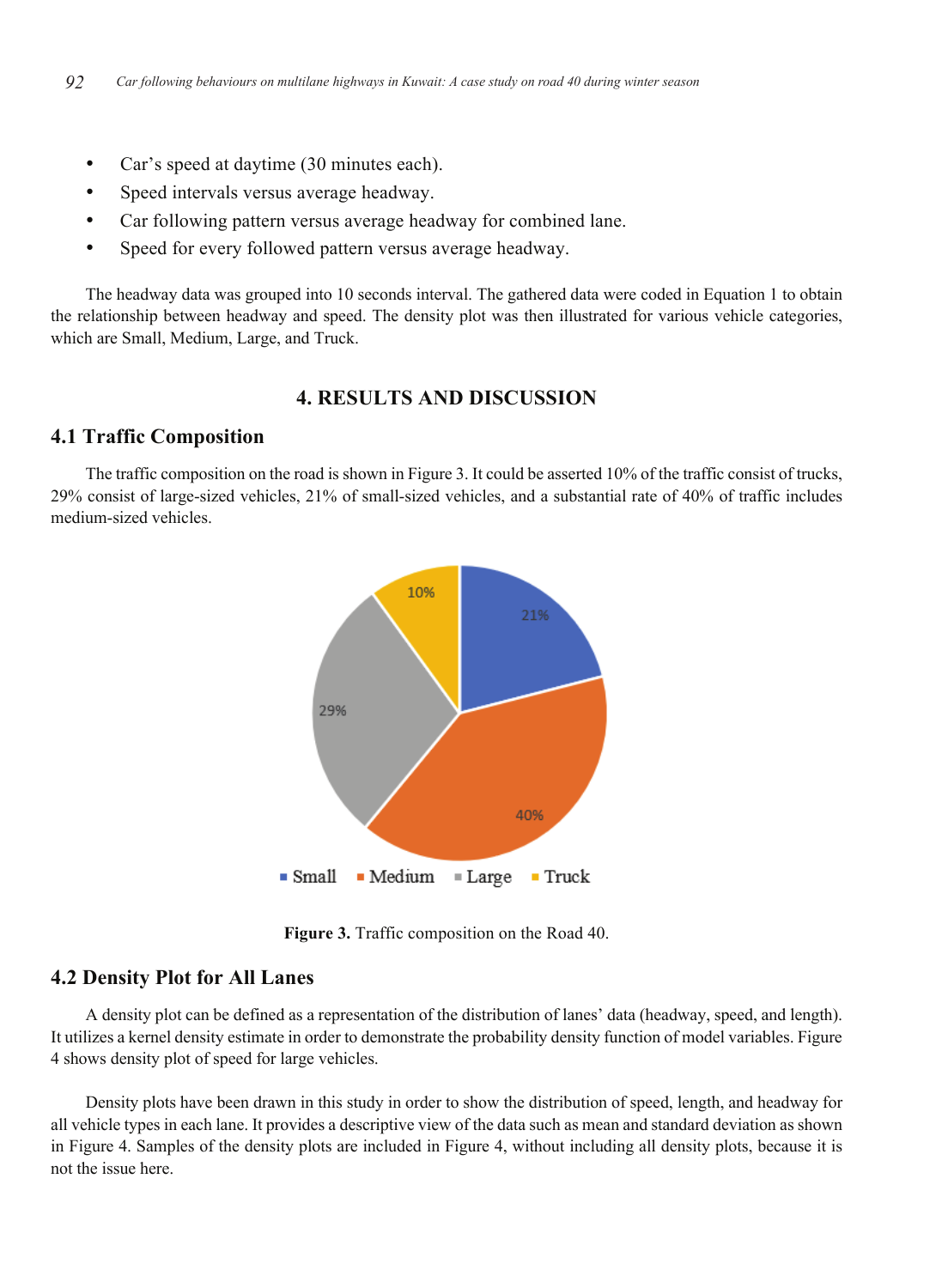

**Figure 4.** Samples of density plots. (A) Lane 1 for Large vehicles. (B) Lane 1 small vehicles. (C) Lane 2 medium vehicles. (D) Lane 3 medium vehicles. (E) Lane 4 medium vehicles. (F) Lane 4 for trucks. (G) Lane 5 for large vehicles. (H) Lane 4 for medium vehicles. (J) Lane 7 for small vehicles.

# **4.3 Percentage of Vehicles for All Speed Intervals**

The streaming flow relies on the average pace of a vehicle moving on the route as stated in a substantial number of studies (Song & Wang, 2010). The proportion of vehicles in line with their speed during day and night is illustrated in Figure 5.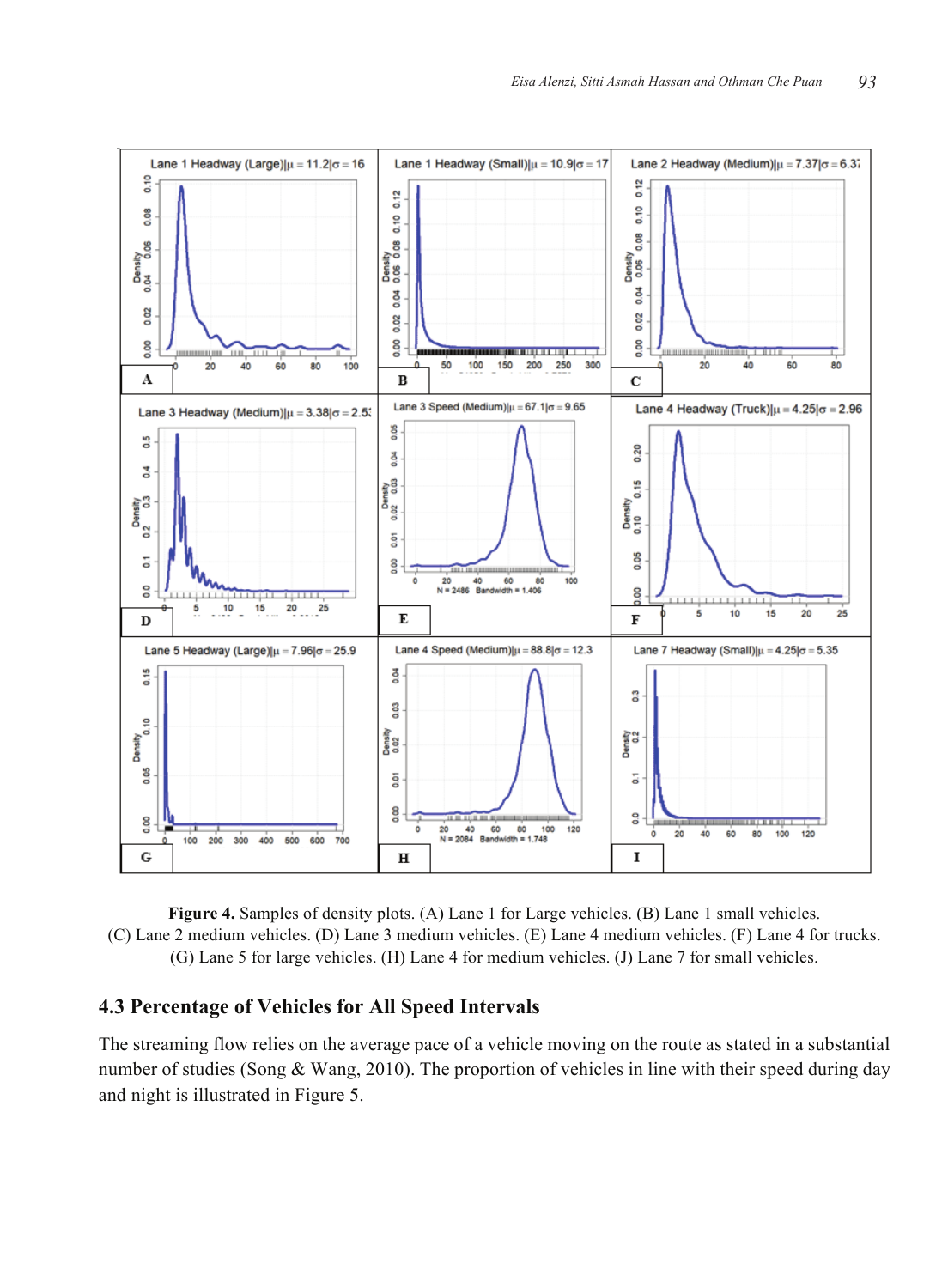

**Figure 5.** Average vehicle speed on the Road 40.

As shown in Figure 5, it depicts that approximately 24.87 % of vehicles move amidst the speed of 60 to 69 km/hr, whereas 88.37% of vehicles move at 50 to 120 km/hr. At the hours of the day, these vehicles move relatively slower. Additionally, it has been estimated that just 0.08 % of vehicles surpass the highest pace boundary of the road (i.e., 120 km/hour). Ultimately, it could be stated that the vehicles are disseminated as depicted in Figure 4, where the pace interval 100–110 (km/hour) depicts greater proportion of vehicles over the line of normal distribution.

# **4.4 Speed of Cars At Daytime**

The pace of vehicles is variant during the day, due to several reasons like overgrowing and rush hours. The average pace of vehicle on the assessed road during day and night has been depicted in Figure 6.



**Figure 6.** Average vehicle speed at different day time.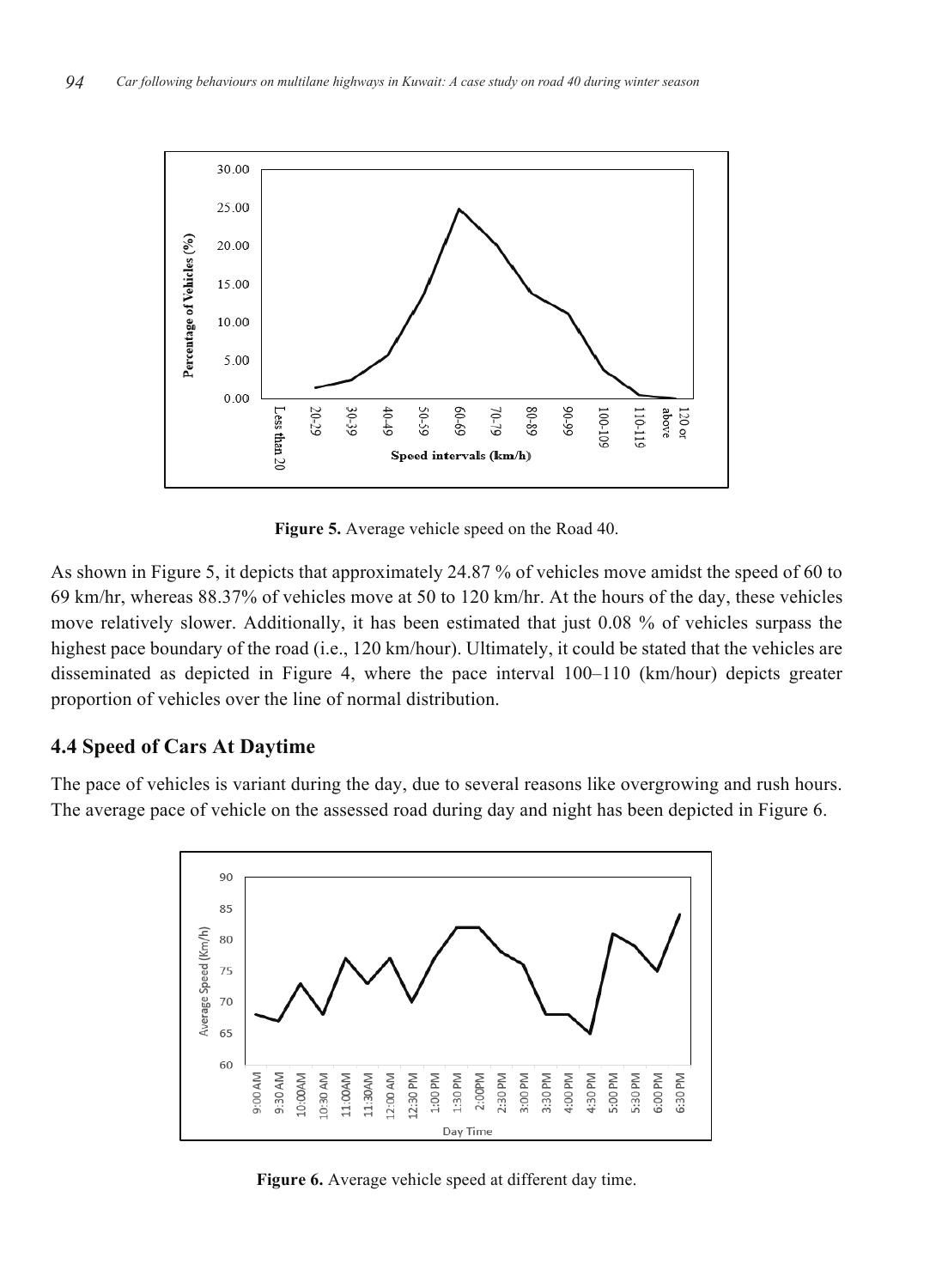As demonstrated in Figure 6, the pace of vehicles varies nearly amidst 68 km/hr to 84 km/hour. It could be observed that the speed/pace of vehicles has been substantially declined during 6 pm till 12 Am, which is possibly a result of jamming/crowding in Kuwait during this time. It can be noted that all vehicles in other speed intervals have safe headway (above 2 seconds).

#### **4.5 Average Headway Versus Speed Intervals**

A majority of studies asserted that the association amidst average vehicle speed and recorded headway is generous. The potential action was that drivers are ought to enlarge the gap amidst their vehicle and other vehicles whilst at greater speed in order to evade accidents. The average headway for different pace intervals has been demonstrated in Figure 7.

As presented in the above figure, vehicles with greater speed have more headway duration (nearly eleven seconds) that comply with the estimated notation given by other investigators (Chakrabarty & Gupta, 2013; Hoogendoorn et al., 2003; Yu & Wang, 2014).

It could be maintained that all vehicles in other speed gaps have a secure headway (greater than 2 seconds). The assessed scenario in this study depicts that the tailgating of drivers in Kuwait is disrupted as tailgating is a major contributing factor for accidents, where the headway for all vehicles is petite than two seconds. This specifies that the emerging studies in this sector in Kuwait require more amendment.

As per the regulations, the unsafe headway amidst vehicles is two seconds (Song & Wang, 2010). Headway more than that is important in order to maintain a secure on-road setting for drivers.



Figure 7. Average headway versus speed intervals (seconds).

Vehicles were segmented into four types, which are Small vehicles (0–6 m long), Medium vehicles (6–10 m long), Large vehicles (10–20 m long), and Trucks (above 20 m). It can be noted that the headway does not relate to the speed as predicted. The reason behind this unexpected behaviour is the lane mix and the behaviour of drivers at high speed.

According to this categorisation of information, the following sixteen arrangements could take place as illustrated in Table 1.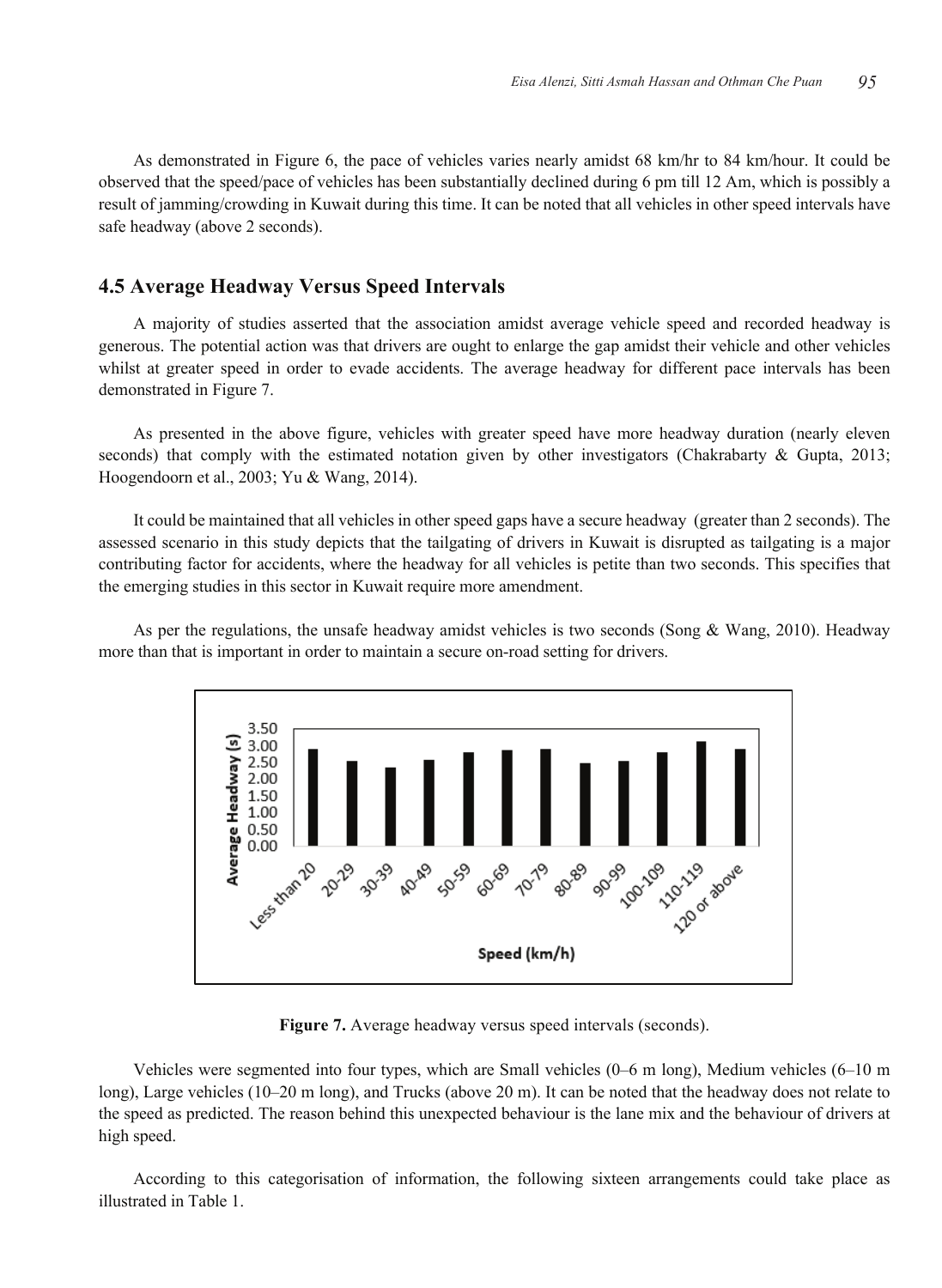| Vehicle Type | Followed by |        |       |       |
|--------------|-------------|--------|-------|-------|
| Small        | Small       | Medium | Large | Truck |
| Medium       | Small       | Medium | Large | Truck |
| Large        | Small       | Medium | Large | Truck |
| Truck        | Small       | Medium | Large | Truck |

**Table 1.** Available Vehicle following pattern.

Headway average vs speed average of vehicles for every vehicle following stream (every car model with pace greater than 15 kilometre per hour)

# **4.5 Results Without Vehicle Classification for All Lanes**

Here, a model was built to find linear relationship between average speed and average headway for all following patterns and all lanes, as shown in Figure 8.



**Figure 8.** Average speed and average headway for all following patterns and all lanes.

Figure 8 shows that the relationship between average speed and headway is linear, where the value of  $R^2$ =0.98. Model can be represented by the following formula.

| $H = A_0 + A_1 V$ |  |
|-------------------|--|
|                   |  |
|                   |  |

$$
H = 2.249 + 0.014 V \tag{8}
$$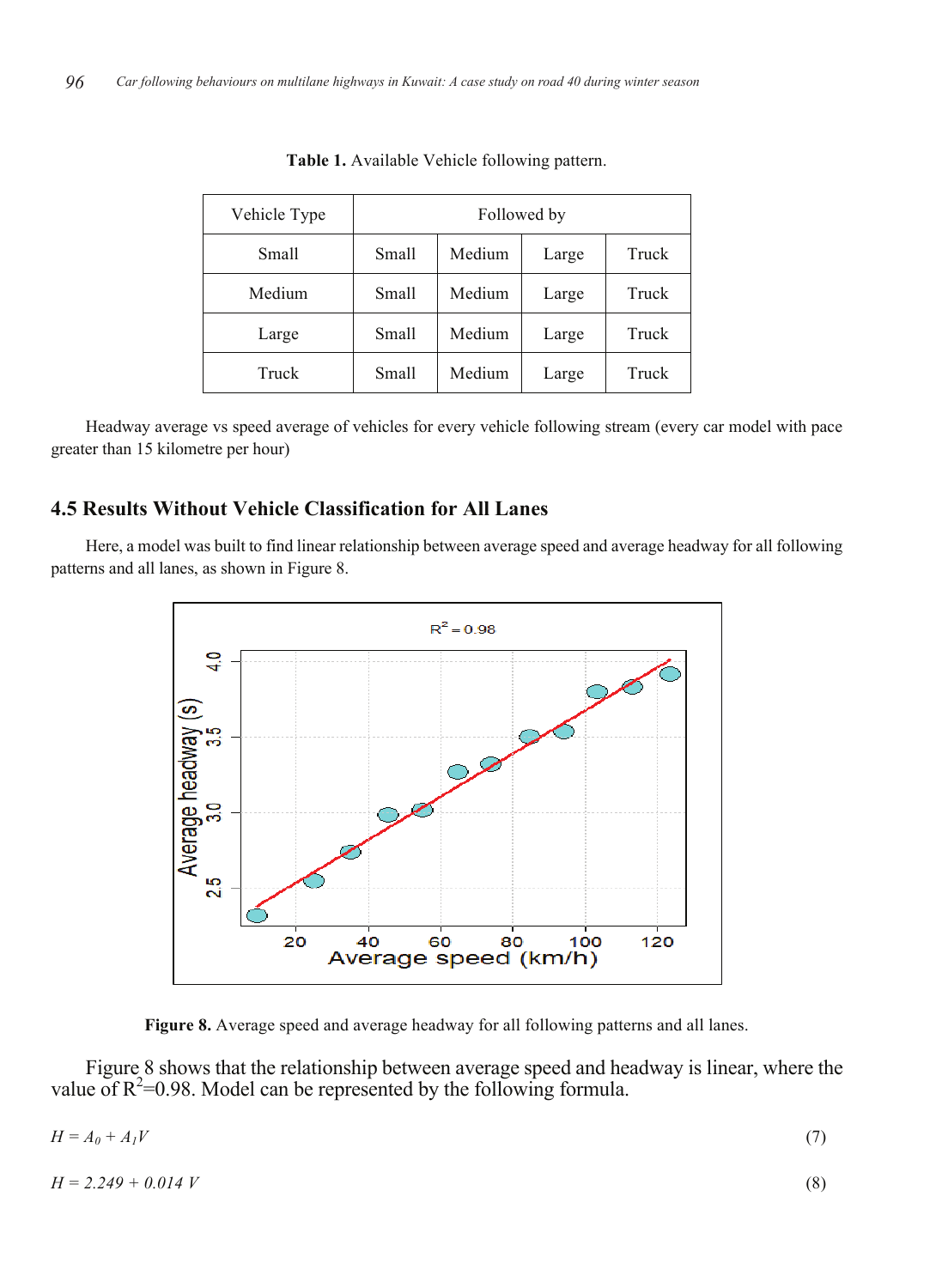# **4.5.1 Small-Sized Vehicle**

Figure 9 depicts the headway average in contrast with average pace of small-sized vehicles in the streams. In order to identify a direct association for every pattern of small-sized vehicles, a direct placement of information has been developed as illustrated in Figure 9. The brief of association for following pattern headway per second for smallsized vehicles at varying pace (hr/km) could be found in Table 2.



**Figure 9.** Headway average/Sec at varying following vehicle speed for joint lanes of small-sized vehicles.

**Table 2.** Brief of association for following pattern headway per second for small-sized vehicles at altered speed (hr/km).

|                |       | Headway, $H = A_0 + A_1V$ |       |
|----------------|-------|---------------------------|-------|
| Following type | $A_0$ | $A_1$                     | $R^2$ |
| Small – Small  | 0.987 | 0.025                     | 0.98  |
| Small – Medium | 2.30  | 0.0058                    | 0.94  |
| Small – Large  | 2.738 | 0.007                     | 0.98  |
| Small – Truck  | 2.175 | 0.008                     | 0.92  |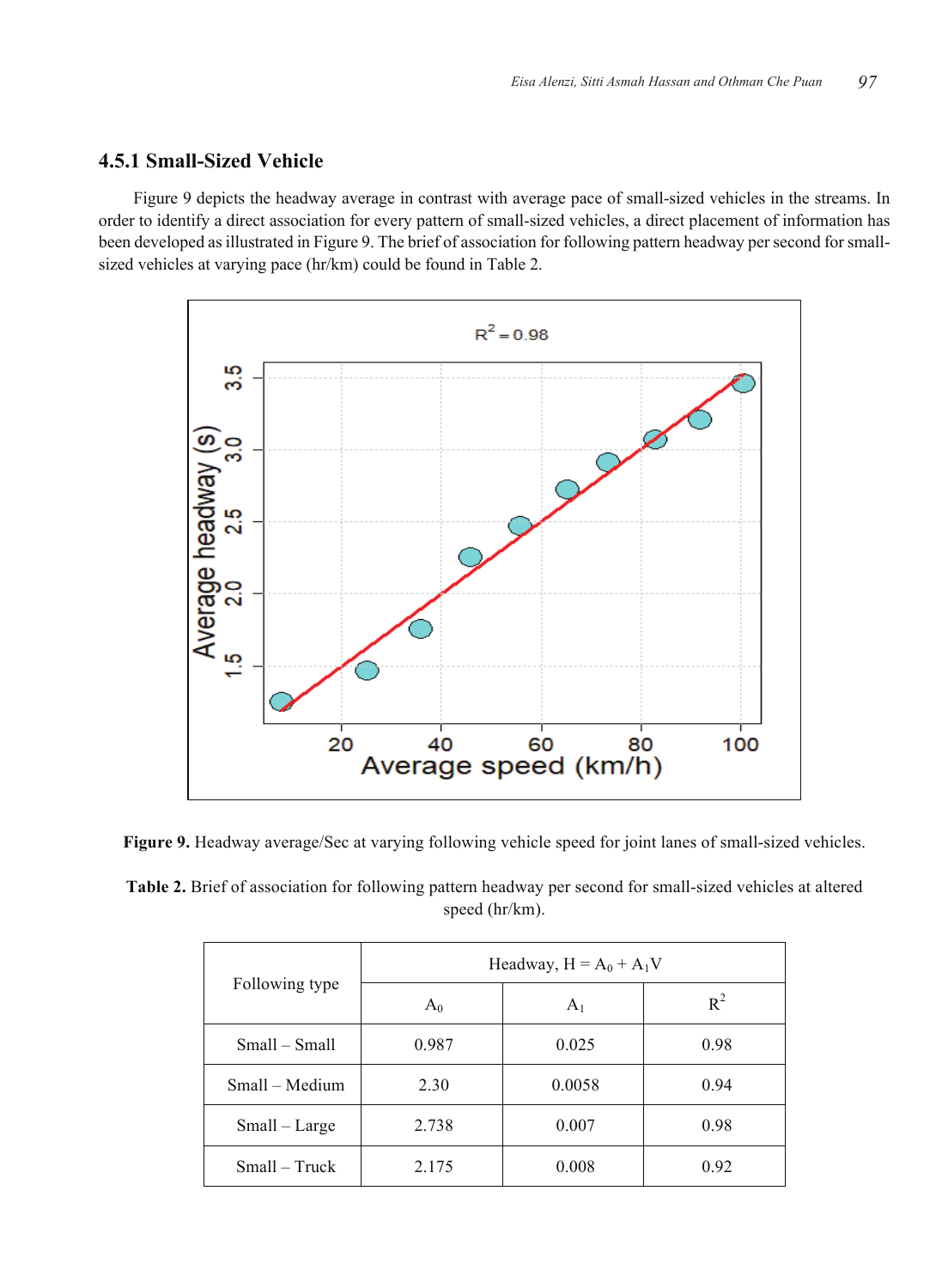# **4.5.2 Medium-Sized Vehicle**

The headway average in contrast with speed average of vehicles for medium-sized car pattern could be observed in Figure 10. To identify a direct association for every pattern of medium-sized vehicles, a direct placement of information was developed, which is presented in Figure 10.



**Figure 10.** Headway Average per second at varying vehicle pattern for joint lanes of medium-sized car.

The brief of the associations in average headway per second of medium-sized vehicles at varying speed hr/km could be observed in Table 3:

**Table 3.** Brief of association for following pattern headway per second for medium-sized vehicles at altered speed (hr/kmwhere (H) stands for 'headway in seconds' and (V) denotes average speed of vehicles – km/hr.

## **4.5.3 Large-Sized Vehicle**

The headway average in contrast with speed average for large-sized vehicle pattern could be observed in Figure 11. To identify a direct association for every pattern of large-sized vehicles, a direct placement of information was developed, which is presented in Figure 11.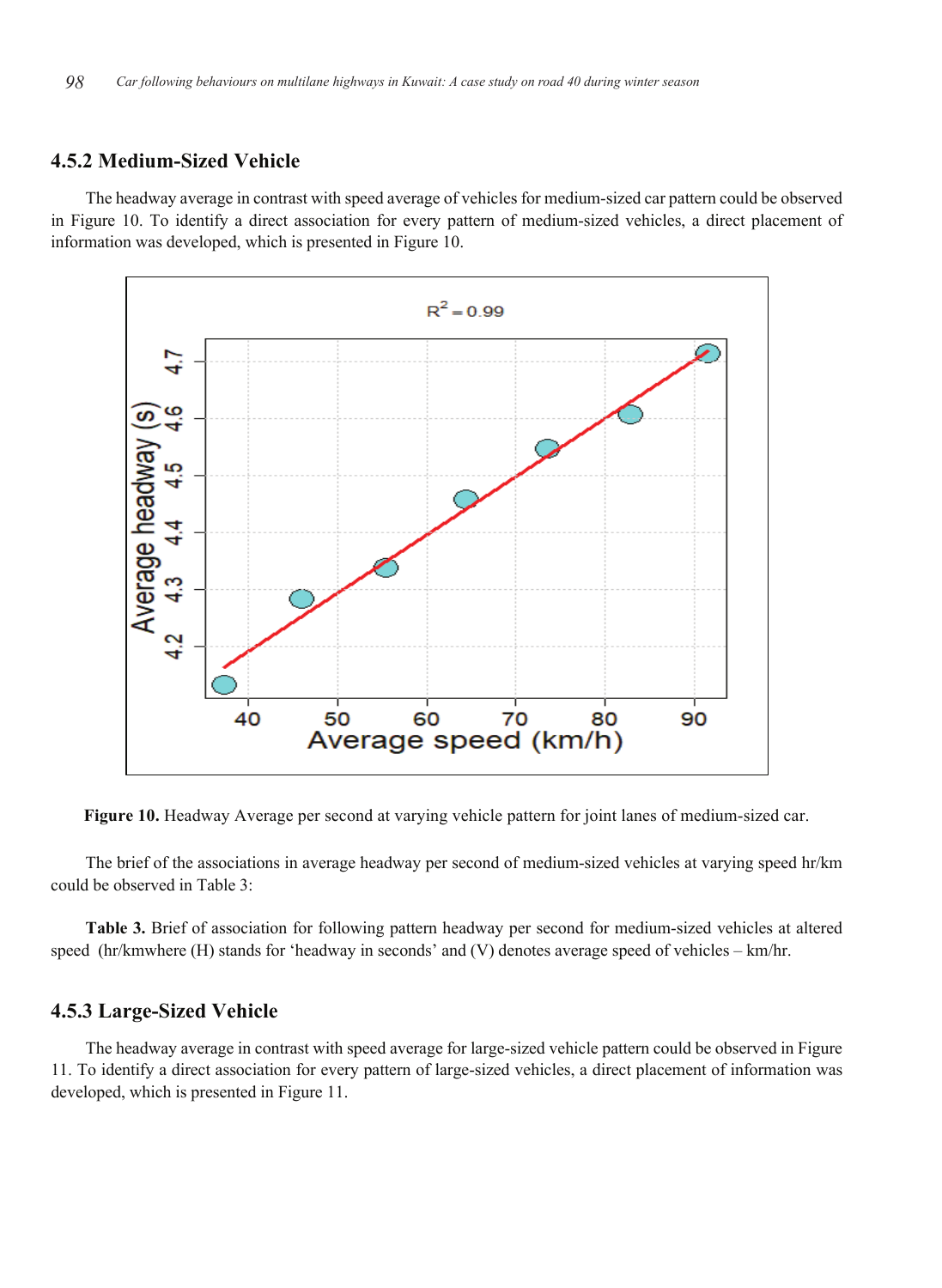

**Figure 11.** Headway average per second at varying vehicle pattern for joint lanes of large-sized car. The brief of the associations in average headway per second of medium-sized vehicles at varying speed hr/km could be observed in Table 4.

| Table 4. Brief of association for following pattern headway per second for large-sized vehicles |  |
|-------------------------------------------------------------------------------------------------|--|
| at altered speed (hr/km).                                                                       |  |

|                 | Headway, $H = A_0 + A_1V$ |                |       |  |
|-----------------|---------------------------|----------------|-------|--|
| Following type  | $A_0$                     | A <sub>1</sub> | $R^2$ |  |
| Large – Small   | 3.78                      | 0.01           | 0.97  |  |
| Large - Medium  | 3.061                     | 0.009          | 0.88  |  |
| $Large-Large$   | 2.69                      | 0.039          | 0.88  |  |
| $Large - Truek$ | 3.529                     | 0.021          | 0.94  |  |

where stands for 'headway in seconds and denotes average speed of vehicles – km/hr.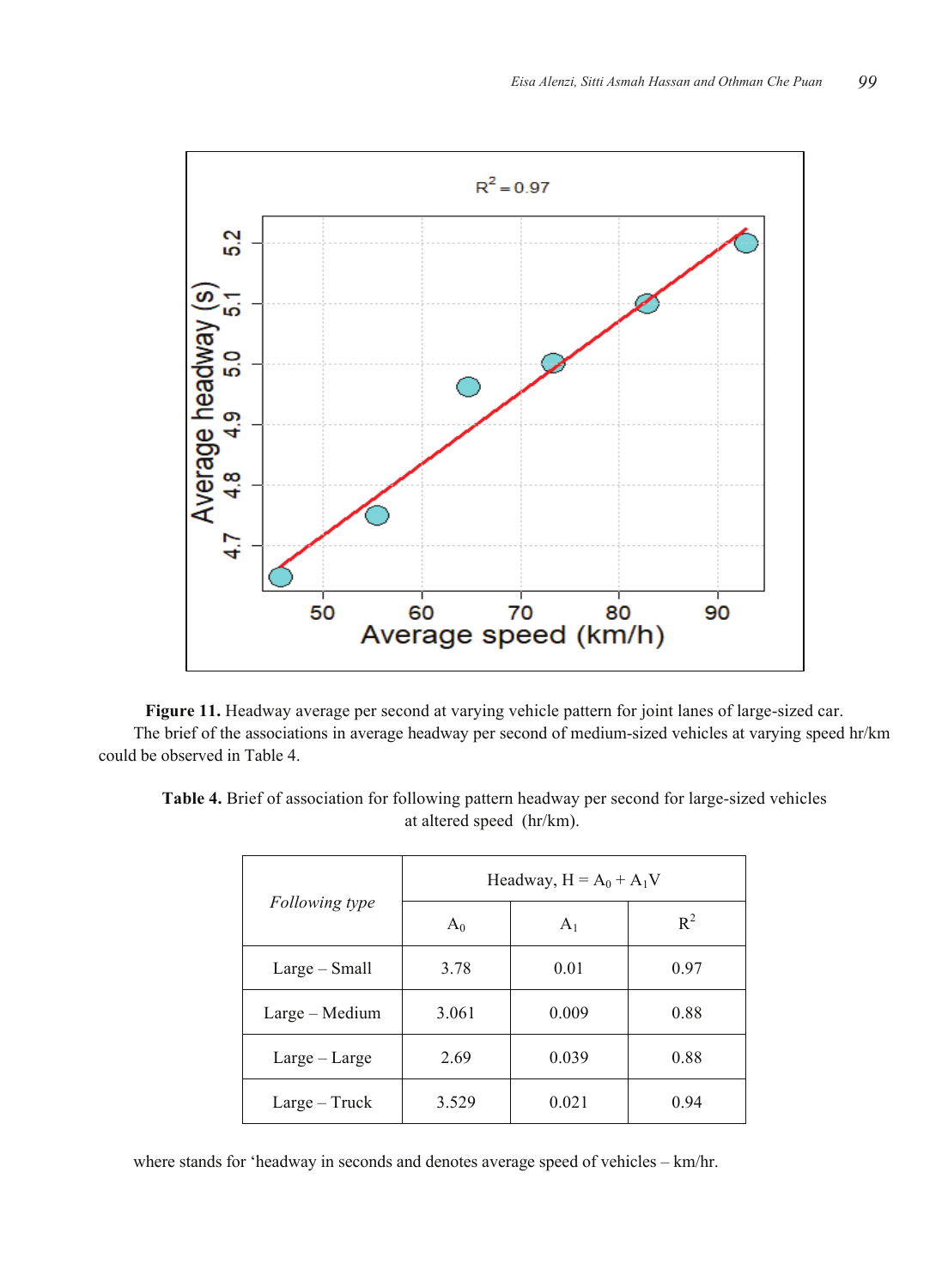# **4.5.4 Trucks**

The headway average in contrast with speed average for large-sized vehicle pattern could be observed in Figure 12. To identify a direct association for every pattern of truck-sized vehicles, a direct placement of information was developed, which is presented in Figure 12.



**Figure 12.** Headway average per second at varying vehicle pattern for joint lanes of truck-sized car.

The brief of the associations in average headway per second of medium-sized vehicles at varying speed hr/km could be observed in Table 5:

|                | Headway, $H = A_0 + A_1V$ |                |       |  |
|----------------|---------------------------|----------------|-------|--|
| Following type | $A_0$                     | A <sub>1</sub> | $R^2$ |  |
| Truck – Small  | 2.35                      | 0.025          | 0.88  |  |
| Truck – Medium | 3.3946                    | 0.002          | 0.6   |  |
| Truck – Large  | 3.207                     | 0.009          | 0.59  |  |
| Truck – Truck  | 2.355                     | 0.025          | 0.94  |  |

**Table 5.** Brief of association for following pattern headway per second for truck-sized vehicles at altered speed (hr/km).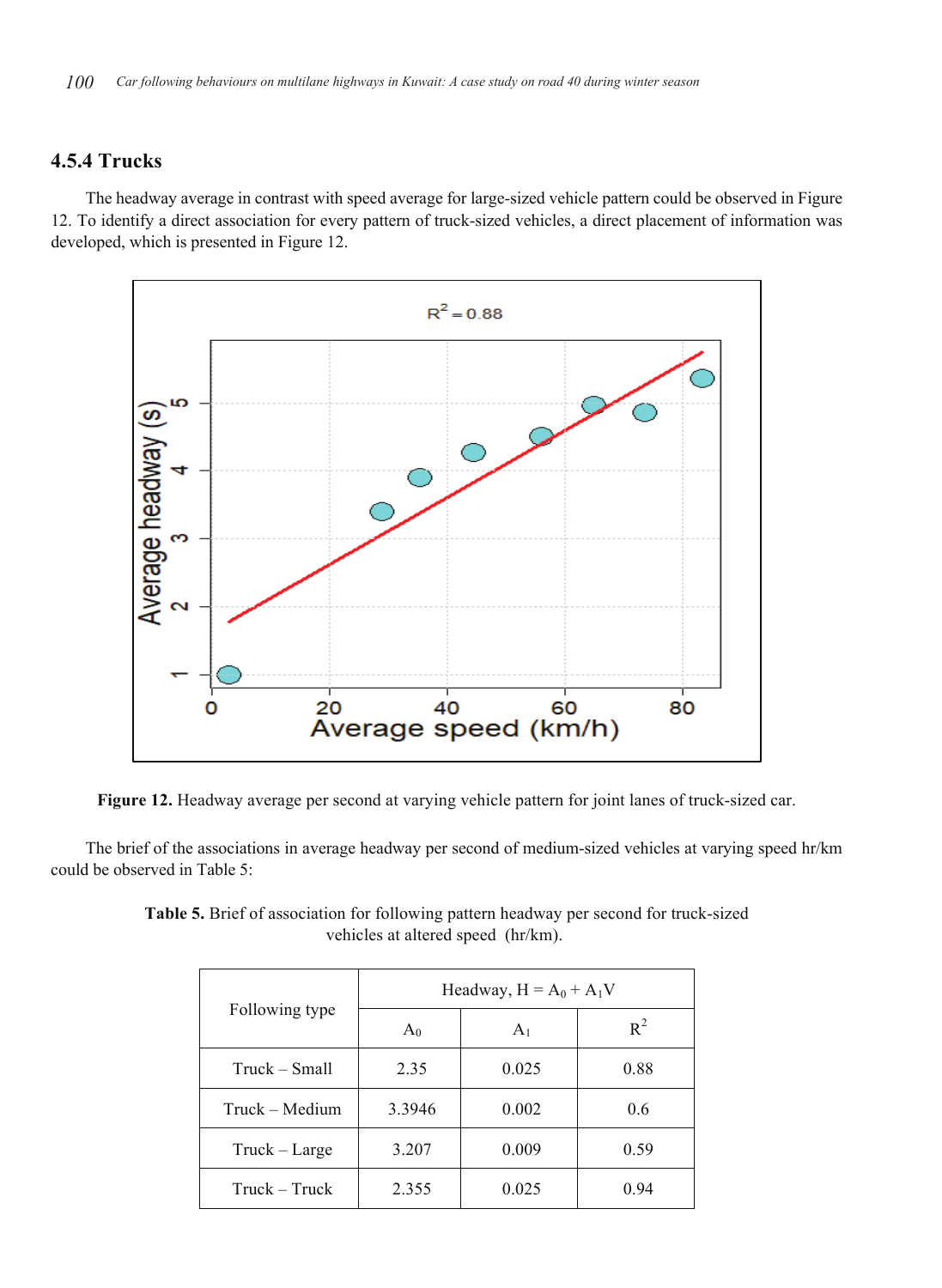Table 5 shows that the values of R2 are logical. Thus, the relationships between headway and speed are also logical. All terms have a positive sign that implies that a driver would keep a longer following distance with the leader as the speed increases. The coefficients, on the hand, appear to agree with a general understanding that an average driver reaction is in a range of 1 to 3.4 seconds. The good R2−values are larger than 0.80, and for models 1 and 4 (Truck –Small) and (Truck-Truck), they provide a sound basis for the acceptance of the models to represent the behaviour of the drivers studied road.

# **5. CONCLUSION**

The behaviour of a driver is found to be a critical element and the main cause of road accidents. Drivers at a number of levels can manage accident possibility; nonetheless, it could be helpful if the obtained information is scrutinized to be an element of drivers' actions in Kuwait. The aim of this paper is to identify the association amidst pace/speed as well as headway between different cars on highways with multilanes in Kuwait. The study depicts that nearly 24.87% of the vehicles move at a pace amidst 60 to 69 kilometres per hour. Additionally, the vehicles were segmented according to different kinds, i.e., Truck, Small-, Medium-, and Large-Sized Cars, in order to find the impact of following pattern on the vehicle average. It has been found that no significant association remains amidst the type of following pattern and the headway. This finding complies with conclusions drawn by many existing explorations, which declare that just the weather, driver's mood, and road conditions influence vehicle headway. Ultimately, a liner regression of data was developed to calculate a liner equation that shows the headway average as an element of speed for sixteen diverse following patterns. It has been recognized that an association could be supposed in medium-sized and small-sized vehicles. It has been observed that headway average could be placed in a linear equation for large, medium, and small as well as truck vehicles. It is worthy denoting that when data is bigger, the exactitude of a study is enhanced. Findings from each model of liner regression have more than 80% confidence level. The model of regression is deliberated as statistically significant, where the R (square) figures lie amidst 0.99 till 0.6. As per the findings, speed is the key influencing factor for headway value. The type of car does affect headway with drivers behind Heavy Good Vehicles and cars at the similar speed. According to the data, cars are identified to keep more headway when behind Heavy Good Vehicles in contrast with when behind other cars. These results will help the drivers understand their behaviour that are associated with car crashes, thus increasing road safety awareness and reducing traffic congestion in Kuwait.

#### **6. REFERENCES**

- **Abdullah, M. M. 1989.** Dust storm phenomena and their environmental impacts in Kuwait, PhD Thesis, University of Glasgow, UK
- **Al-Matawah, J. 2015.** Appraisal of Road Safety in GCC Countries, College of Technological Studies, Kuwait.
- **Al-Rukaibi, F. Ali, M. and Aljassar, A. (2002)** Traffic Safety Attitudes and Driving Behavior of University Students: Case Study in Kuwait, Journal of the Transportation Research Board, https://doi.org/10.3141/1969-11
- **Amini, E. Tabibi, M. Ramezani, E. & Abhari, K. 2019.** A vehicle type-based approach to model car following behaviors in simulation programs (case study: Car-motorcycle following behavior). IATSS Research.
- Chakrabarty, N. & Gupta, K. 2013. Analysis of Driver Behaviour and Crash Characteristics during Adverse Weather Conditions, Procedia – Social and Behavioral Sciences, 104 (2): 1048-1057.
- **Goodwin, L.C. 2002.** Weather Impacts on Arterial Traffic Flow [Online] Available at: http://citeseerx.ist.psu.edu/viewdoc/download?doi=10.1.1.587.9563&rep=rep1&type=pdf (Accessed: 15 March 2019)